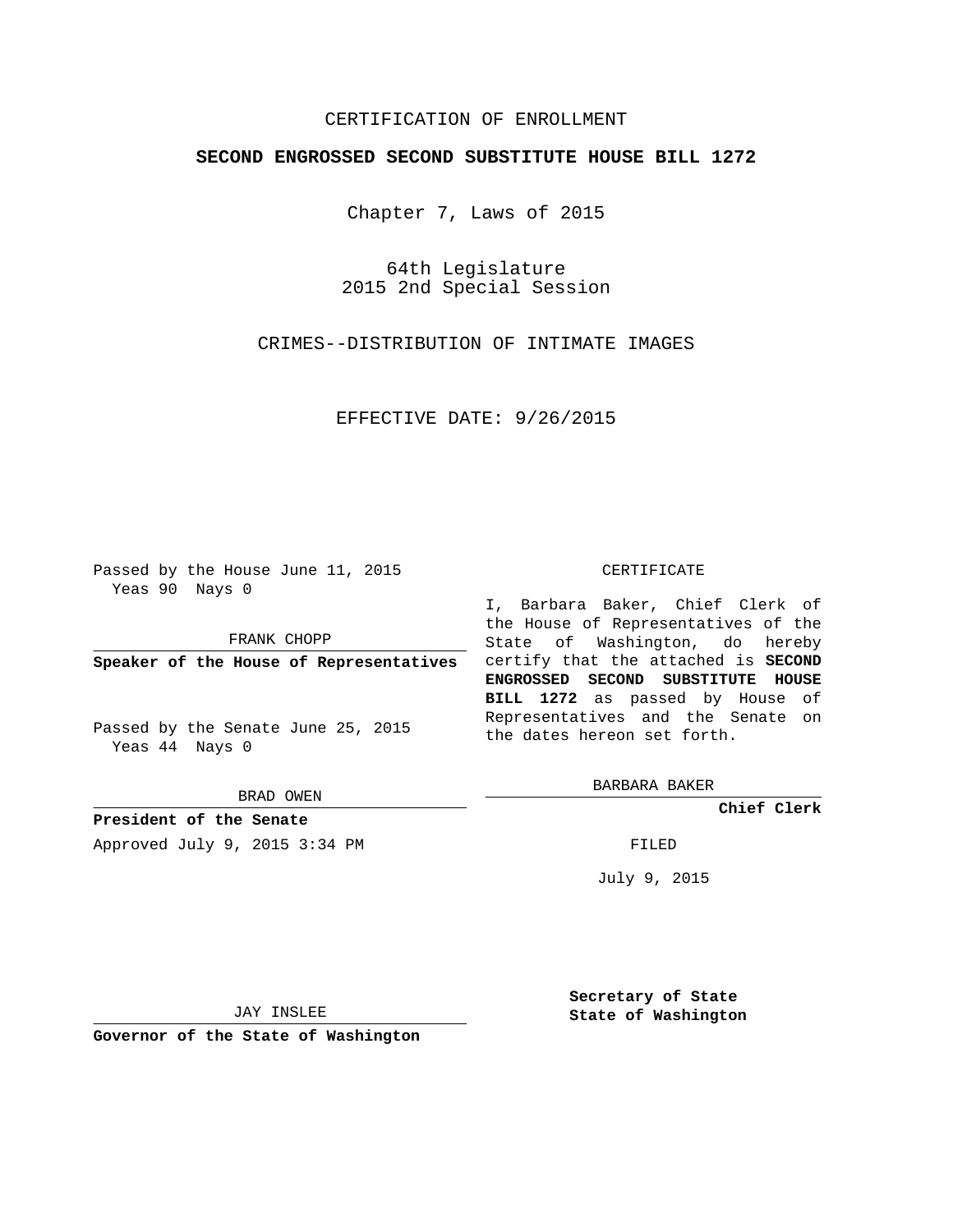## **SECOND ENGROSSED SECOND SUBSTITUTE HOUSE BILL 1272**

Passed Legislature - 2015 2nd Special Session

**State of Washington 64th Legislature 2015 Regular Session**

**By** House General Government & Information Technology (originally sponsored by Representatives Buys, Orwall, and Pollet)

READ FIRST TIME 02/27/15.

1 AN ACT Relating to the wrongful distribution of intimate images; 2 adding a new chapter to Title 9A RCW; and prescribing penalties.

3 BE IT ENACTED BY THE LEGISLATURE OF THE STATE OF WASHINGTON:

4 NEW SECTION. **Sec. 1.** (1) A person commits the crime of 5 disclosing intimate images when the person knowingly discloses an 6 intimate image of another person and the person disclosing the image:

7 (a) Obtained it under circumstances in which a reasonable person 8 would know or understand that the image was to remain private;

9 (b) Knows or should have known that the depicted person has not 10 consented to the disclosure; and

11 (c) Knows or reasonably should know that disclosure would cause 12 harm to the depicted person.

13 (2) A person who is under the age of eighteen is not guilty of 14 the crime of disclosing intimate images unless the person:

15 (a) Intentionally and maliciously disclosed an intimate image of 16 another person;

17 (b) Obtained it under circumstances in which a reasonable person 18 would know or understand that the image was to remain private; and

19 (c) Knows or should have known that the depicted person has not 20 consented to the disclosure.

21 (3) This section does not apply to:

p. 1 2E2SHB 1272.SL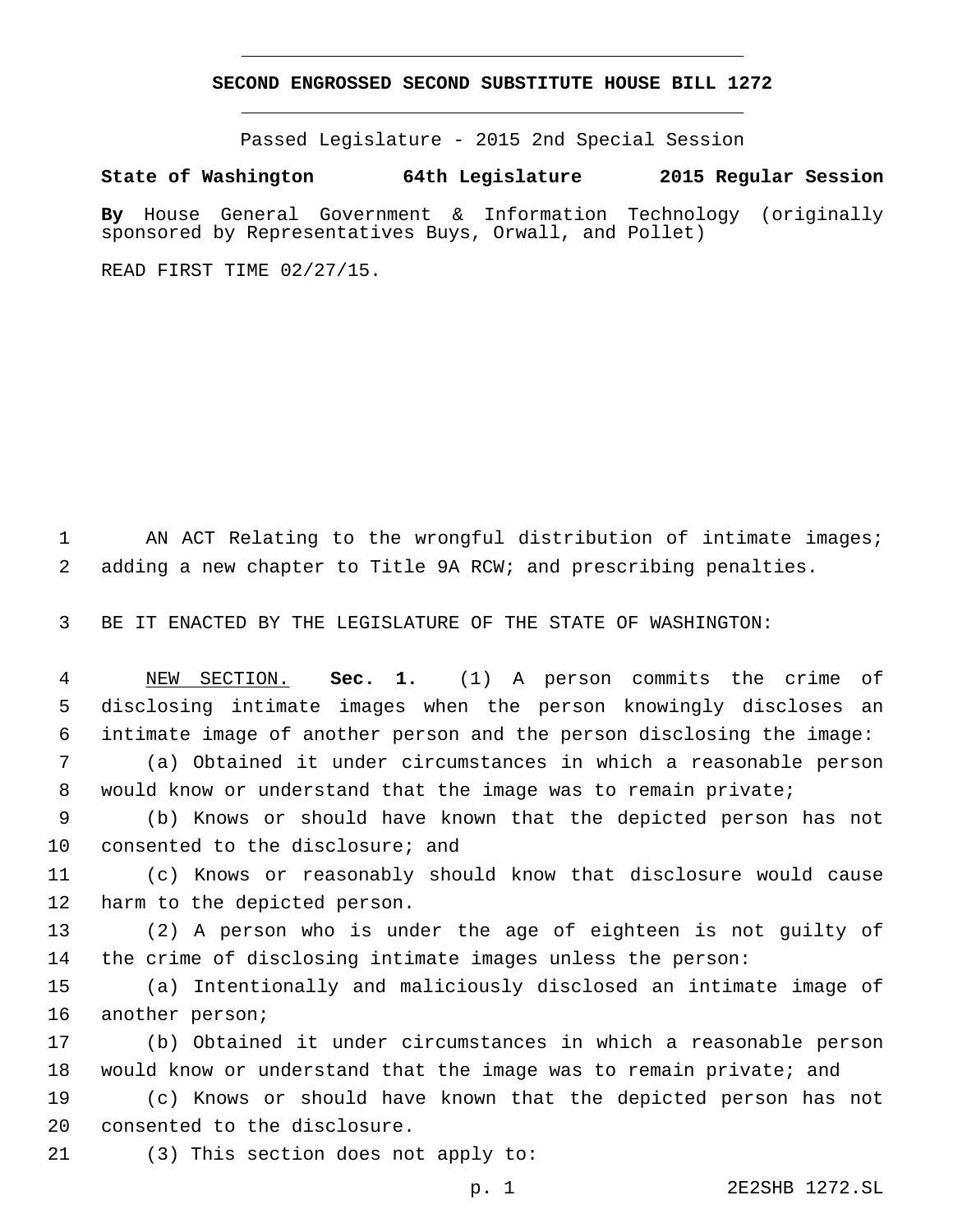(a) Images involving voluntary exposure in public or commercial 2 settings; or

 (b) Disclosures made in the public interest including, but not limited to, the reporting of unlawful conduct, or the lawful and common practices of law enforcement, criminal reporting, legal 6 proceedings, or medical treatment.

 (4) This section does not impose liability upon the following entities solely as a result of content provided by another person:

 (a) An interactive computer service, as defined in 47 U.S.C. Sec.  $10 \quad 230(f)(2);$ 

 (b) A provider of public or private mobile service, as defined in 12 section  $13-214$  of the public utilities act; or

(c) A telecommunications network or broadband provider.

 (5) It shall be an affirmative defense to a violation of this section that the defendant is a family member of a minor and did not intend any harm or harassment in disclosing the images of the minor to other family or friends of the defendant. This affirmative defense shall not apply to matters defined under RCW 9.68A.011.

19 (6) For purposes of this section:

 (a) "Disclosing" includes transferring, publishing, or disseminating, as well as making a digital depiction available for distribution or downloading through the facilities of a telecommunications network or through any other means of transferring 24 computer programs or data to a computer;

 (b) "Intimate image" means any photograph, motion picture film, videotape, digital image, or any other recording or transmission of another person who is identifiable from the image itself or from information displayed with or otherwise connected to the image, and that was taken in a private setting, is not a matter of public 30 concern, and depicts:

 (i) Sexual activity, including sexual intercourse as defined in 32 RCW 9A.44.010 and masturbation; or

 (ii) A person's intimate body parts, whether nude or visible through less than opaque clothing, including the genitals, pubic 35 area, anus, or post-pubescent female nipple.

(7) The crime of disclosing intimate images:36

(a) Is a gross misdemeanor on the first offense; or

 (b) Is a class C felony if the defendant has one or more prior 39 convictions for disclosing intimate images.

(8) Nothing in this section is construed to:40